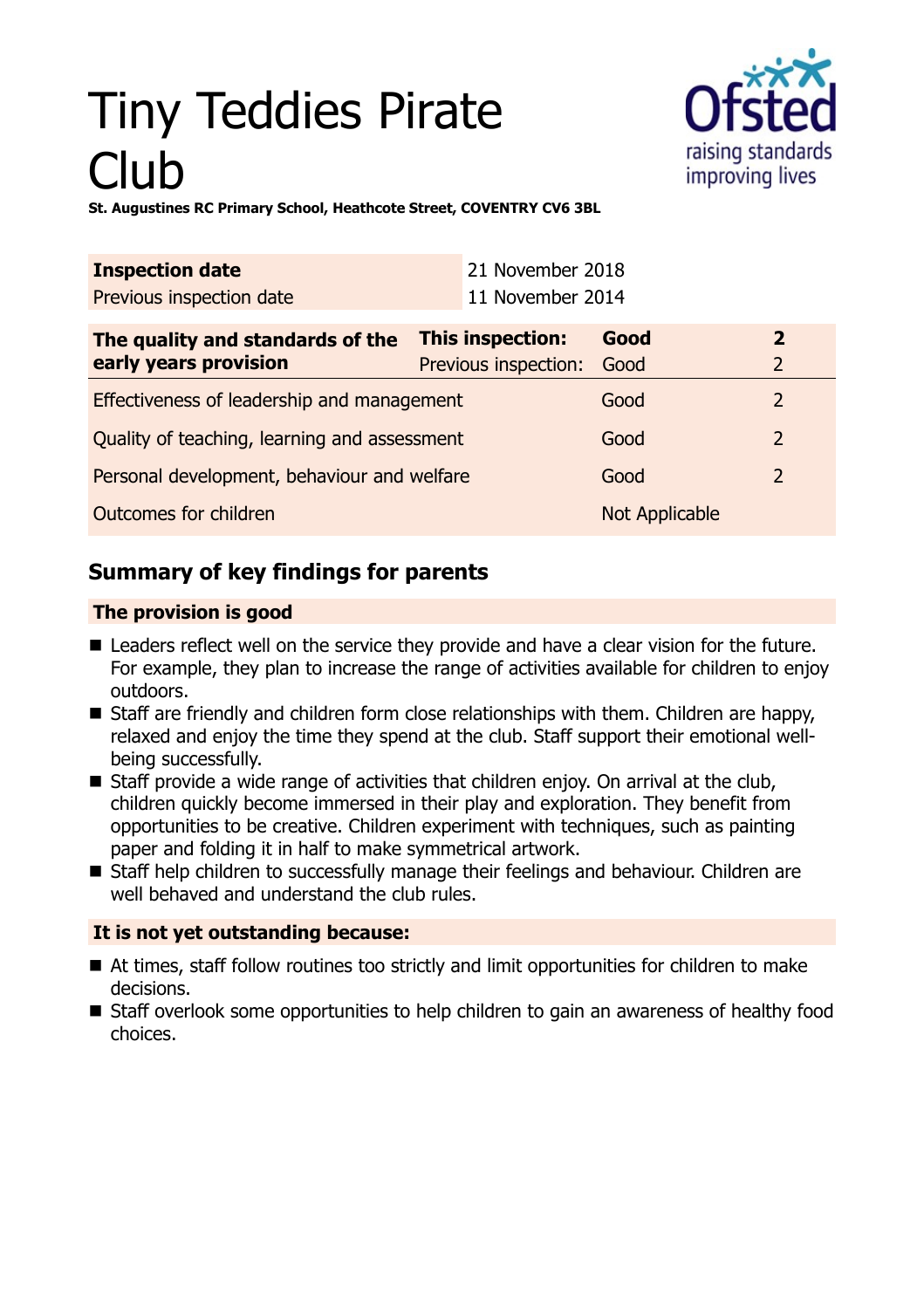## **What the setting needs to do to improve further**

#### **To further improve the quality of the early years provision the provider should:**

- $\blacksquare$  review and enhance routines to increase opportunities for children to make decisions about what they do
- increase opportunities for children to make healthy food choices to further support their good health.

#### **Inspection activities**

- $\blacksquare$  The inspector had a tour of the areas of the premises used by the club and observed their play and staff interaction.
- $\blacksquare$  The inspector completed a joint observation with the acting manager.
- The inspector spoke to management, parents and children, and took account of their views.
- $\blacksquare$  The inspector spoke with staff about their understanding of safeguarding.
- The inspector sampled documentation, including policies, children's records and staff qualifications.

**Inspector** Anne Clifft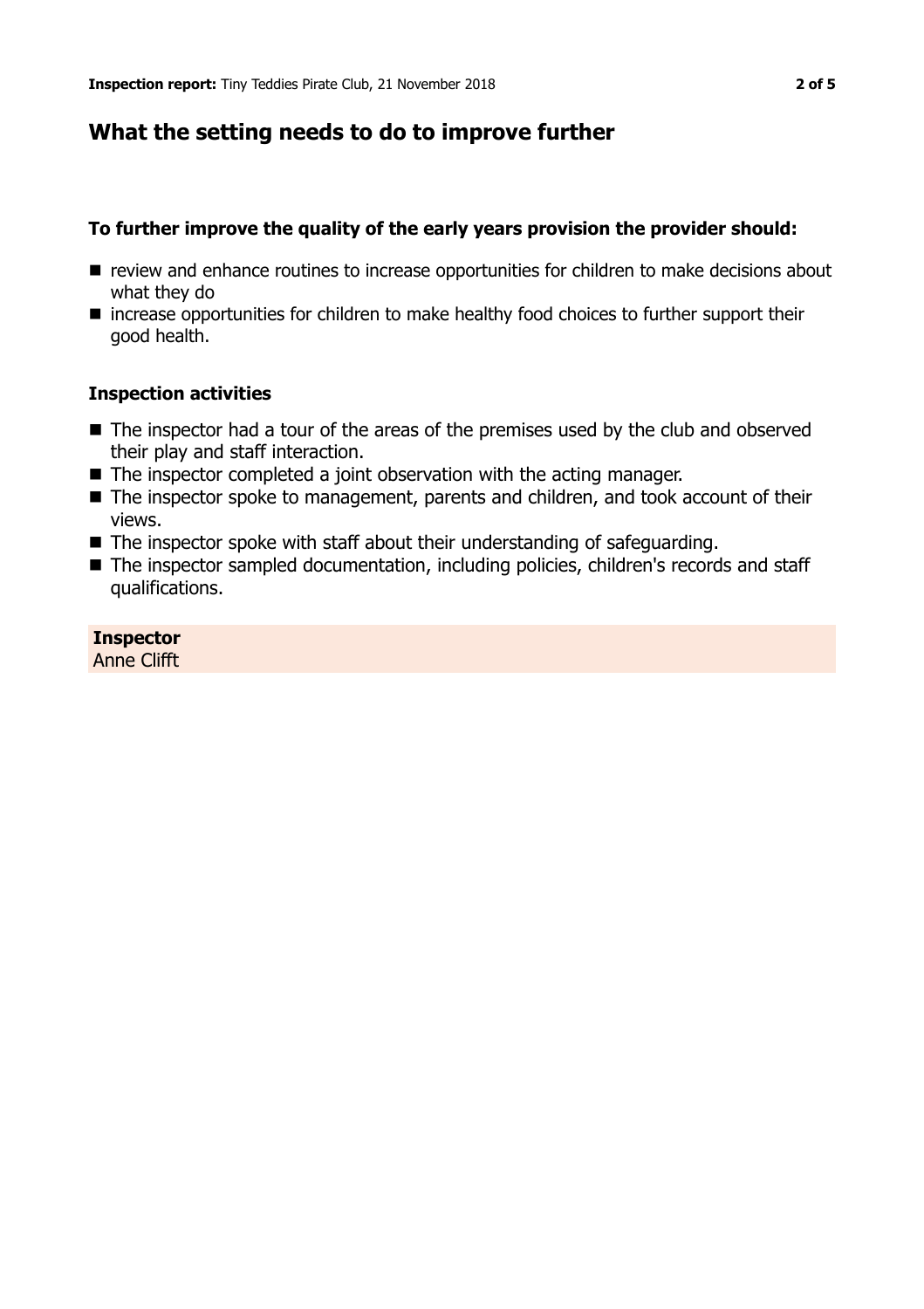## **Inspection findings**

#### **Effectiveness of leadership and management is good**

Safeguarding is effective. Leaders and staff know the signs that would alert them to have concerns for a child, and the actions they should take to protect their welfare. Staff monitor children's whereabouts vigilantly to ensure their safety. Leaders observe staff practice well and meet regularly with them to discuss their professional development. For example, recent training enabled staff to extend their understanding of how to help children to manage their feelings and behaviour. New staff receive good support and an effective induction to ensure they understand their roles and responsibilities. Staff communicate effectively with parents to share information about children's well-being. They gain detailed information when children first start, to meet their needs and build good relationships. Staff have developed good partnerships with the local schools to support consistent care for children. They regularly share information about children's learning and care needs.

#### **Quality of teaching, learning and assessment is good**

Staff know how to build on what children are learning at school. For example, they help children to deepen their understanding of a range of topics, such as mathematics and literacy. Children write lists as part of their shopping role play and talk about the properties of shapes. They have opportunities to relax and enjoy quieter activities, such as reading. Staff support children's physical skills successfully and provide daily opportunities for them to exercise and play outdoors. Children enjoy joining in team games and practising their skills, such as controlling hoops and playing football. Children are confident communicators and staff ensure that the youngest children have good opportunities to engage and contribute to discussions. They concentrate well as they decorate biscuits carefully.

#### **Personal development, behaviour and welfare are good**

Staff know children well and an effective key-person system helps younger children who are new to the setting to settle quickly. Staff support children's self-esteem and help them to celebrate their achievements. They help children to develop a positive awareness of communities beyond their immediate experience. Children learn about different celebrations from around the world. Staff encourage children to be independent and support their sense of responsibility. Children assemble their own sandwiches at tea time. Children demonstrate good social skills and enjoy playing with others. They show a strong sense of teamwork as they play games together, supporting and encouraging each other in friendly competition.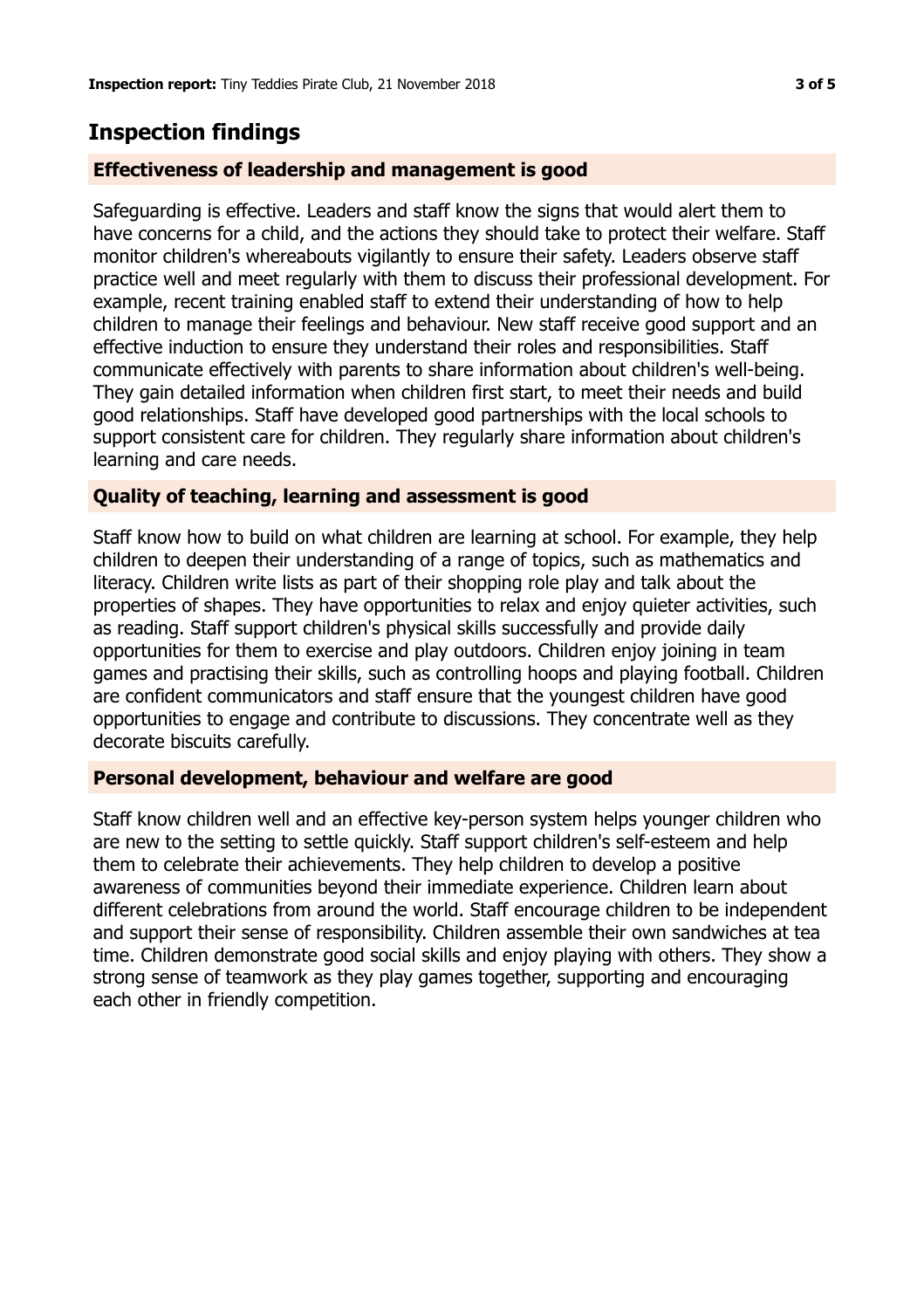## **Setting details**

| Unique reference number                             | EY401550                                                                             |
|-----------------------------------------------------|--------------------------------------------------------------------------------------|
| <b>Local authority</b>                              | Coventry                                                                             |
| <b>Inspection number</b>                            | 10069253                                                                             |
| <b>Type of provision</b>                            | Out-of-school day care                                                               |
| <b>Registers</b>                                    | Early Years Register, Compulsory Childcare<br>Register, Voluntary Childcare Register |
| Day care type                                       | Childcare on non-domestic premises                                                   |
| Age range of children                               | $4 - 11$                                                                             |
| <b>Total number of places</b>                       | 40                                                                                   |
| Number of children on roll                          | 85                                                                                   |
| Name of registered person                           | Tiny Teddies Day Nursery Limited                                                     |
| <b>Registered person unique</b><br>reference number | RP521033                                                                             |
| Date of previous inspection                         | 11 November 2014                                                                     |
| <b>Telephone number</b>                             | 07718 973963                                                                         |

Tiny Teddies Pirate Club registered in 2009. It operates during term time only from 3pm to 5.45pm Monday to Friday. The club employs five staff members, four of whom hold early years qualifications at level 3.

This inspection was carried out by Ofsted under sections 49 and 50 of the Childcare Act 2006 on the quality and standards of provision that is registered on the Early Years Register. The registered person must ensure that this provision complies with the statutory framework for children's learning, development and care, known as the early years foundation stage.

Any complaints about the inspection or the report should be made following the procedures set out in the guidance Complaints procedure: raising concerns and making complaints about Ofsted, which is available from Ofsted's website: www.ofsted.gov.uk. If you would like Ofsted to send you a copy of the guidance, please telephone 0300 123 4234, or email [enquiries@ofsted.gov.uk.](mailto:enquiries@ofsted.gov.uk)